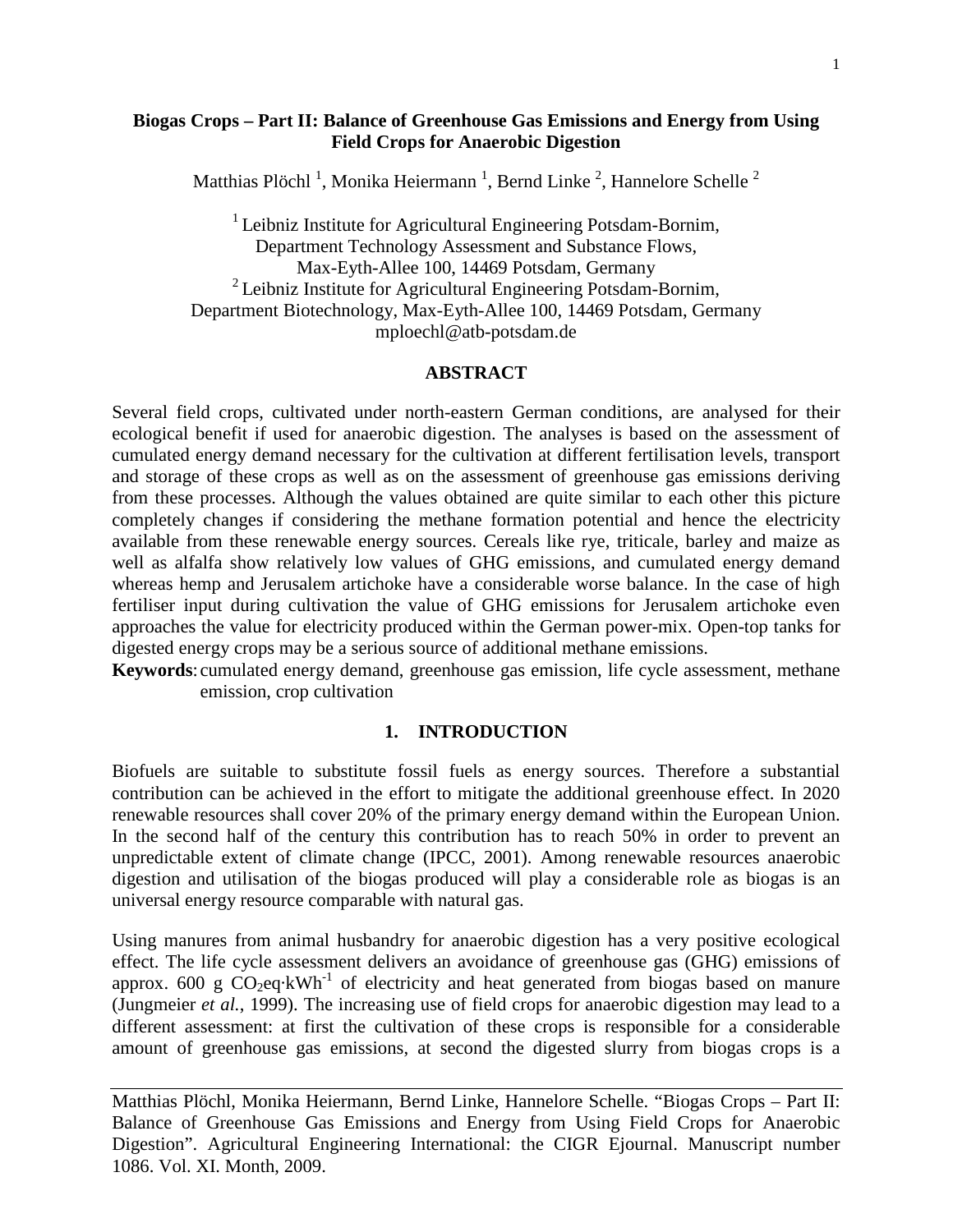completely new source of greenhouse gas emissions. In addition, it is also important to analyse whether the anaerobic digestion from biogas crops provides more energy than is used for the production, transport and storage of these crops.

Former studies on the environmental impact put more emphasis on conversion routes of bioenergy or the use of different feedstock such municipal organic waste (Berglund and Borjesson, 2006; Borjesson and Berglund, 2006). Studies that also assess the impact of crop cultivation often refer to unit size of field area rather than the energy output of the system (Hanegraaf *et al.*, 1998) which makes a comparison of results difficult. Therefore, this paper focuses on the environmental impact in form of GHG emissions and energy balance of the processes necessary for the supply of feedstock to the biogas plant.

# **2. MATERIALS AND METHODS**

In order to assess the cumulated energy demand as well as the greenhouse gases balance of biogas crops the entire procedure of cultivation has to be considered together with the greenhouse gases balance due to the production of and the operation with the particular means for cultivation. GEMIS (Ökoinstitut and GH Kassel, 2002) and SimCrop (Ackermann and Plöchl, 2000; Plöchl *et al.*, 1998) are basic models for the life cycle assessment of products and processes. Whereas GEMIS provides basic data of various kind of energy generation and production of goods SimCrop puts emphasis on the production in agriculture and delivers data of many agricultural processes. Operations and inputs necessary for providing biogas crops for anaerobic digestion are summarised in Table 1 and Table 2. The cultivation of biogas crops has to take into account seedbed preparation, sowing, fertiliser applications, harvesting, transport and storage.

The biogas crops considered here are: winter rye (*Secale cereale*), winter barley (*Hordeum vulgare*), triticale (*Triticum x Secale*), maize (*Zea mays*), hemp (*Cannabis sativa*), Jerusalem artichoke (*Helianthus tuberosus*), and alfalfa (*Medicago sativa*).

The calculations of this assessment are based on the investigation of the methane production potential of several cereals and other crops (Heiermann *et al.*, 2009). The results of these labscale experiments are summarised in Table 3. In order to account for practical conditions rather than laboratory situation these values are decreased by 20% for further calculations.

For the cereals winter rye, winter barley, and triticale as well as for maize, and alfalfa yields and fertiliser requirements are based on the cultivation practices as described for areas of agricultural quality III in the State of Brandenburg in the northeast of Germany (Braun *et al.*, 2001). In the cases of hemp and Jerusalem artichoke results obtained from experimental fields of the Leibniz Institute for Agricultural Engineering Potsdam-Bornim (ATB) were used, based on three fertilisation regimes (Scholz *et al.*, 1999):

- 1. 150 kg N-fertiliser in three applications with a mineral basic fertilisation
- 2. 75 kg N-fertiliser in two applications with a basic fertilisation of either wood ash or straw ash
- 3. 0 kg N-fertilisation and no basic fertilisation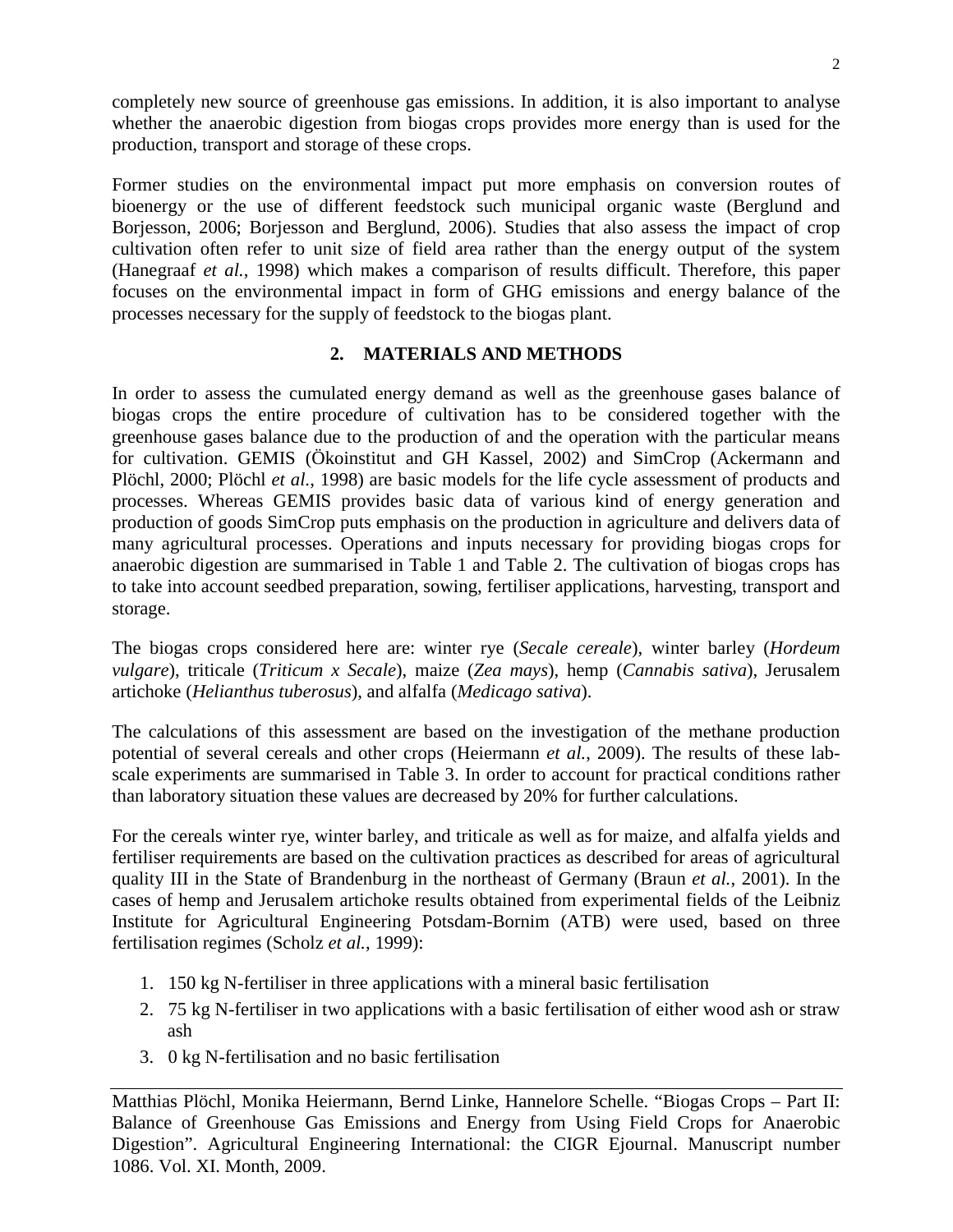Table 1. Yields and fertiliser inputs of selected biogas crops. Data derived from Braun *et al.* (2001) and refer to areas of medium agricultural quality in northeast Germany. Data indicated with \* are derived from ATB experimental field site. High input (index h.i.) and low input (index l.i.) are assumed to ±50% fertiliser input and resulting 10% increase and 20% decrease in yield, respectively, compared to standard values. (FM = fresh matter, ODM = organic dry matter)

| Biogas crop                   | $\lceil \text{t} \ln^{1} \rceil$ |      | FM yield ODM yield N-fertiliser | P-fertiliser<br>[t ha <sup>-1</sup> ] [kg N ha <sup>-1</sup> ] [kg P <sub>2</sub> O <sub>5</sub> ha <sup>-1</sup> ] [kg K <sub>2</sub> O ha <sup>-1</sup> ] | K-fertiliser   |
|-------------------------------|----------------------------------|------|---------------------------------|-------------------------------------------------------------------------------------------------------------------------------------------------------------|----------------|
| Rye                           | 27.0                             | 8.6  | 92                              | 48                                                                                                                                                          | 83             |
| $Rye_{h.i.}$                  | 29.7                             | 9.4  | 138                             | 72                                                                                                                                                          | 125            |
| $Rye_{1,i.}$                  | 21.6                             | 6.9  | 46                              | 24                                                                                                                                                          | 42             |
| <b>Barley</b>                 | 30.1                             | 9.0  | 106                             | 52                                                                                                                                                          | 111            |
| Barley <sub>h.i.</sub>        | 33.1                             | 9.8  | 159                             | 78                                                                                                                                                          | 167            |
| $Barley_{1.i.}$               | 24.1                             | 7.2  | 63                              | 26                                                                                                                                                          | 106            |
| Triticale                     | 22.0                             | 7.4  | 95                              | 45                                                                                                                                                          | 88             |
| Triticale <sub>h.i</sub>      | 24.2                             | 8.2  | 143                             | 78                                                                                                                                                          | 132            |
| Triticale <sub>l.i</sub>      | 17.6                             | 5.9  | 48                              | 23                                                                                                                                                          | 44             |
| Maize                         | 27.4                             | 9.0  | 114                             | 56                                                                                                                                                          | 147            |
| Maize <sub>h.i.</sub>         | 30.1                             | 9.9  | 171                             | 84                                                                                                                                                          | 221            |
| M <sub>u</sub>                | 21.9                             | 7.2  | 57                              | 28                                                                                                                                                          | 74             |
| Hemp                          | 33.5                             | 10.0 | 75                              | 7                                                                                                                                                           | 11             |
| Hemp <sub>h.i.</sub>          | 35.6                             | 10.7 | 150                             | 57                                                                                                                                                          | 99             |
| Hemp <sub>l.i.</sub>          | 29.2                             | 8.8  | $\theta$                        | $\overline{0}$                                                                                                                                              | $\overline{0}$ |
| Jer.artichoke                 | 13.7                             | 4.1  | 75                              | 7                                                                                                                                                           | 11             |
| Jer.artichoke <sub>h.i.</sub> | 14.0                             | 4.2  | 150                             | 57                                                                                                                                                          | 99             |
| Jer.artichoke <sub>l.i.</sub> | 12.6                             | 3.8  | $\overline{0}$                  | $\overline{0}$                                                                                                                                              | $\overline{0}$ |
| Alfalfa                       | 47.1                             | 7.6  | 15                              | 72                                                                                                                                                          | 293            |

Table 2. Type and frequency of operations for cultivating selected biogas crops. Number of fertilisation operations is increased by one for high input variants and decreased by one for low input variants due to number of fertilisation turns.

| Biogas crop            | Ploughing   |      | Sowing Fertilisation Harvest Trans- |      | Storage                     | Sum  |
|------------------------|-------------|------|-------------------------------------|------|-----------------------------|------|
|                        | and seedbed |      | and other                           | port |                             |      |
|                        | preparation |      | operations                          |      |                             |      |
| Rye                    |             |      | 2.5                                 |      | $\overline{2}$              | 10.5 |
| <b>Barley</b>          |             |      | 2.5                                 |      | $\overline{2}$              | 10.5 |
| Triticale              | 3           |      | 2.5                                 |      | $\overline{2}$              | 10.5 |
| Maize                  | 3           |      | 2                                   |      | $\overline{2}$              | 10.0 |
| Hemp                   | 3           |      | $\mathcal{D}_{\mathcal{A}}$         |      | $\overline{2}$              | 10.0 |
| Jerusalem<br>artichoke | 3           |      | $\mathcal{D}_{\mathcal{A}}$         |      | $\mathcal{D}_{\cdot}$       | 10.0 |
| Alfalfa                | 0.67        | 0.33 | 1.33                                |      | $\mathcal{D}_{\mathcal{L}}$ | 8.3  |

In order to run the further calculations with three different yields and inputs for all of the crops (i.e. winter rye, winter barley, triticale, maize) we assumed that N-fertiliser and hence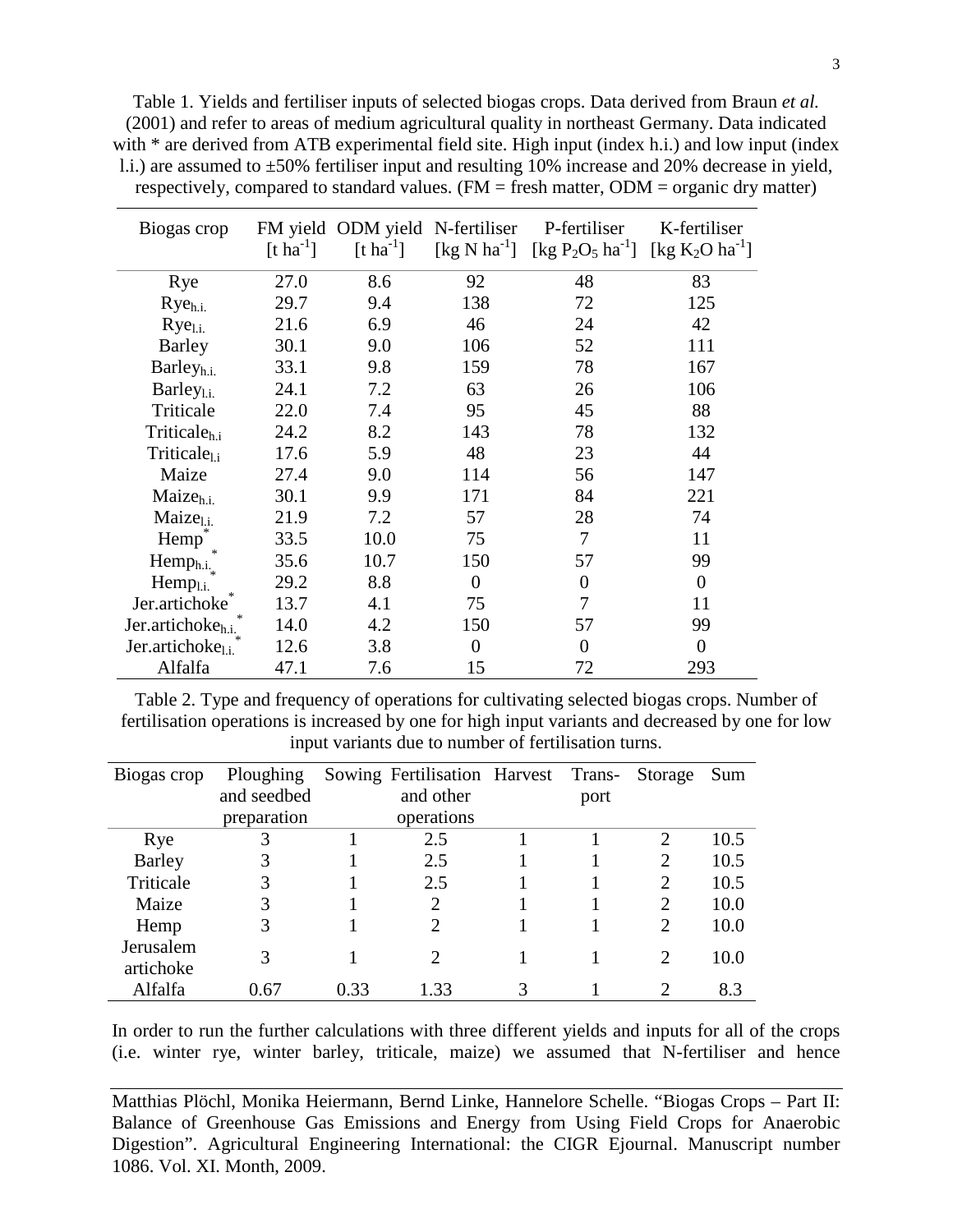phosphorous and potassium are applied in 50% above the optimum and in 50% below optimum. From average yield to fertiliser relationships we assumed further that the excess application of fertiliser resulted in a 10% increase in yield whereas the reduced fertiliser input decreased yield by 20%. These data are all available from the data collection for the same areas of agricultural quality (Braun *et al.*, 2001). As alfalfa is in symbiosis to nitrogen-fixing bacteria it does not depend on N-fertilisation. A minor start-up fertilisation of 15 kg N·ha<sup>-1</sup> only is considered prior to emergence. In Table 1 yields (fresh matter – FM and organic dry matter – ODM) and fertiliser inputs are summarised for all biogas crops regarded in this investigation. In addition to the yield to fertiliser relationship it is assumed, although less realistic, that the reduction of crop protection measures to zero does not affect yields.

| Biogas crop                | lab-scale methane yield $^1$<br>$\left[\text{m}^3 \text{CH}_4 \cdot \text{kg}_\text{ODM}^{-1}\right]$ | in-practice methane<br>yields $[m^3 CH_4 \cdot kg_{ODM}^{-1}]$ |
|----------------------------|-------------------------------------------------------------------------------------------------------|----------------------------------------------------------------|
| Winter rye $wcs^2$         | 0.448                                                                                                 | 0.358                                                          |
| Winter barley wcs          | 0.473                                                                                                 | 0.378                                                          |
| <b>Triticale wcs</b>       | 0.485                                                                                                 | 0.388                                                          |
| Maize silage               | 0.507                                                                                                 | 0.406                                                          |
| Hemp silage                | 0.259                                                                                                 | 0.207                                                          |
| Jerusalem artichoke silage | 0.252                                                                                                 | 0.202                                                          |
| Alfalfa silage             | 0.353                                                                                                 | 0.282                                                          |

Table 3. Lab-scale methane yields and 20% reduced yields to simulate practice conditions of selected biogas crops<sup>1</sup> at optimum harvest stage as obtained from Heiermann *et al.* (2009)

 $\frac{1}{2}$  mean values of different varieties  $\frac{2}{3}$  wcs = whole crop silage, i.e. silage produced from cut shoots including stems, leaves and grains

In average 10 to 11 operations per year are necessary for the cultivation of the biogas crops considered here. It is assumed that high fertilisation needs one additional operation, whereas low fertilisation also decreases the number of operations by one and that zero N-fertilisation decreases that number by two. In Table 2 all necessary operations for the cultivations are described together with their applications per year. For the transport we considered an average distance from field to storage of 10 km and that the crops are generally ensiled for storage. Silos are made of concrete and silage is covered with plastic foil.

After anaerobic digestion the digested material is usually stored in open-top storage tanks, similar to the tanks used for the storage of undigested animal manure. Owing to legislative conditions storage can last for up to 180 days. The digestate enters the storage tank with a temperature of approx. 40 °C. For further calculations it can be assumed that the digestate has an average temperature of 20 °C and an average storage time of 90 days.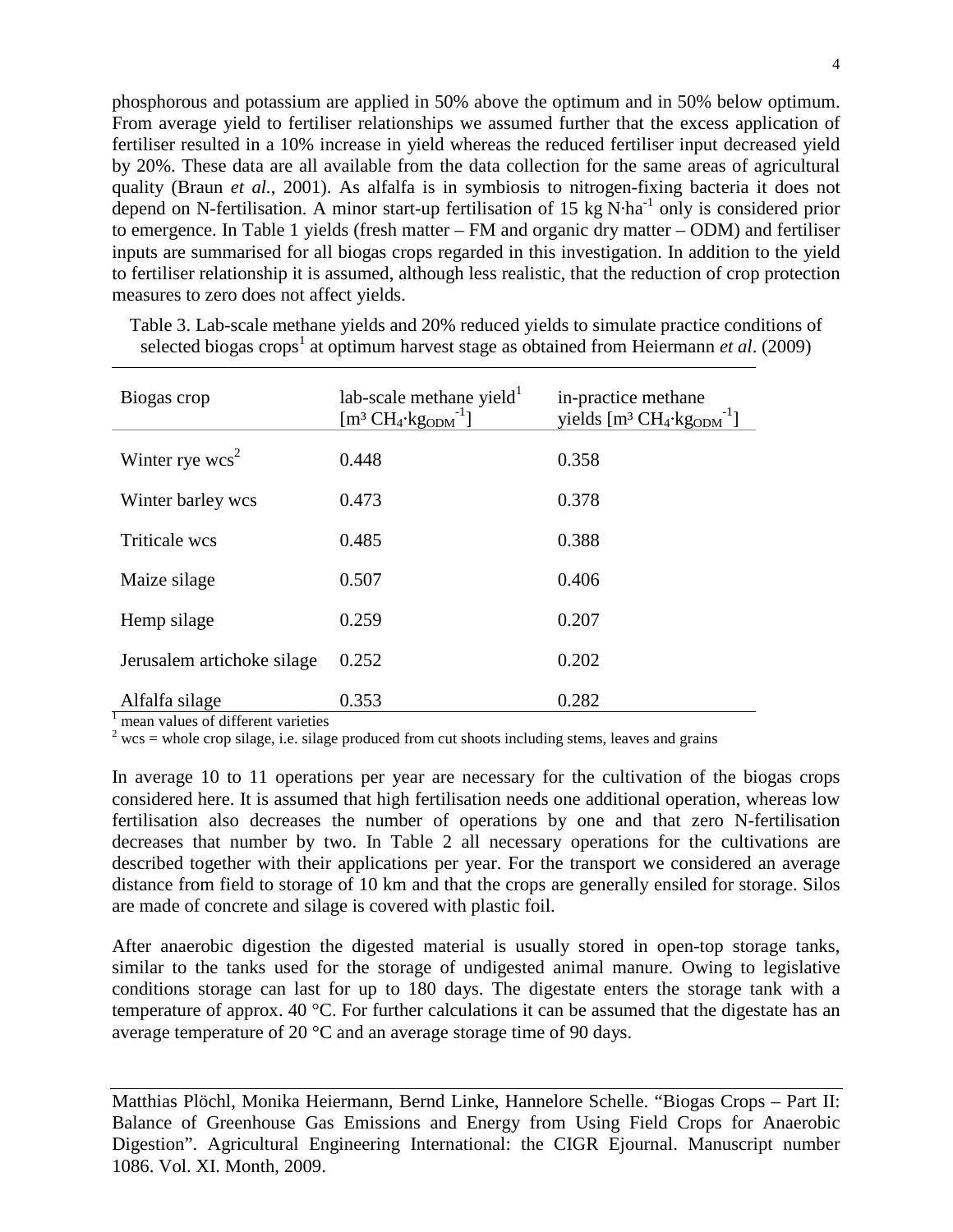Cumulated energy demand is expressed as GJ per hectare. GHG emissions are accumulated to  $CO<sub>2</sub>$ -equivalents using the greenhouse warming potentials of the (IPCC, 2001), i.e. methane has 23-fold potential of carbon dioxide and nitrous oxide is 296-fold as effective.

The methane emission that can occur from these storage conditions has to be related to the energy that can be generated from the methane produced in the digesters. These emissions, expressed as  $CO<sub>2</sub>$  equivalents per kWh produced (GHG), are independent on the methane potential of the particular feedstock and can be described with the following equation:

$$
GHG = \frac{\frac{\prod_{CH_4}}{\Phi_{CH_4}} \rho_{CH_4} GHP}{\eta_{el}}
$$
\n(1)

- $\Pi_{CH4}$  methane emission from storage in % of methane formation potential of the feedstock
- $\Phi$ <sub>CH4</sub> methane formation in the digester in % of methane formation potential of the feedstock
- $\rho_{CH4}$  density of methane (722 g·m<sup>-3</sup>)
- GHP greenhouse potential of methane  $(23 \text{ fold of } CO_2)$
- $\eta_{el}$  electrical conversion efficiency of the entire chain (3.51 kWh·m<sup>-3</sup>) assuming an electrical efficiency of the CHP of 0.39 and losses as well as internal consumption of 10% of the electricity produced

#### **3. RESULTS**

### **3.1 Cumulated Energy Demand and GHG Emissions from Energy Crop Cultivation on a Hectare Basis**

Both cumulated energy demand (Figure 1) and GHG emissions (Figure 2) show a clear dependence on fertilisation level within each crop species. The cumulated energy demand has the same distribution pattern across species and fertilisation levels as it is for the GHG emissions. The highest values are obtained for maize silage with a fertilisation level of 171 kg  $N·ha<sup>-1</sup>$  and amount to more than 12 GJ·ha<sup>-1</sup> and 1600 kg  $_{\text{CO2eq}}$ ·ha<sup>-1</sup>, respectively. Similar values are reached by barley and hemp. Triticale and rye range roughly ten percent below the high value. Jerusalem artichoke has even 20% lower values. Alfalfa shows the lowest values but one has to consider that the fertilisation level of these is much lower than for the other species. The relatively high values of alfalfa correspond to the rather high input of potassium fertiliser. The values obtained from variants with no nitrogen fertilising still have input of the other fertilisers. Nevertheless, it can be seen that fertilising is responsible for more than 80% of the cumulated energy demand and also for more than 80% of the GHG emissions.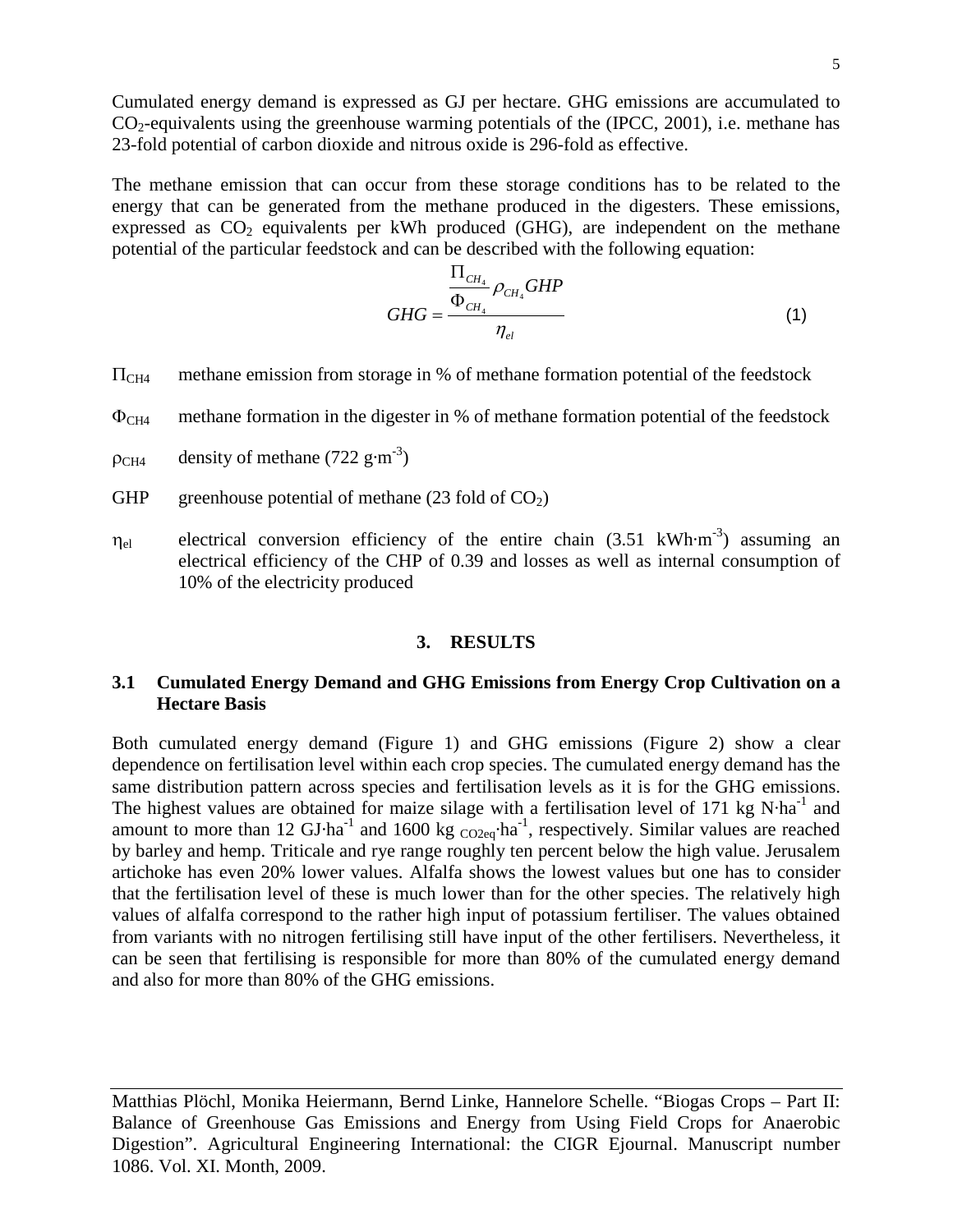

Figure 1: Cumulated energy demand per hectare for several crop species. With exception of alfalfa for each species three fertilisation levels are considered: optimal input, 50% excess and 50% reduction. These levels are characterised by the N-input in  $kg \cdot ha^{-1}$ .



Figure 2: GHG emissions per hectare for several crop species. With exception of alfalfa for each species three fertilisation levels are considered: optimal input, 50% excess and 50% reduction. These levels are characterised by the N-input in  $kg \cdot ha^{-1}$ .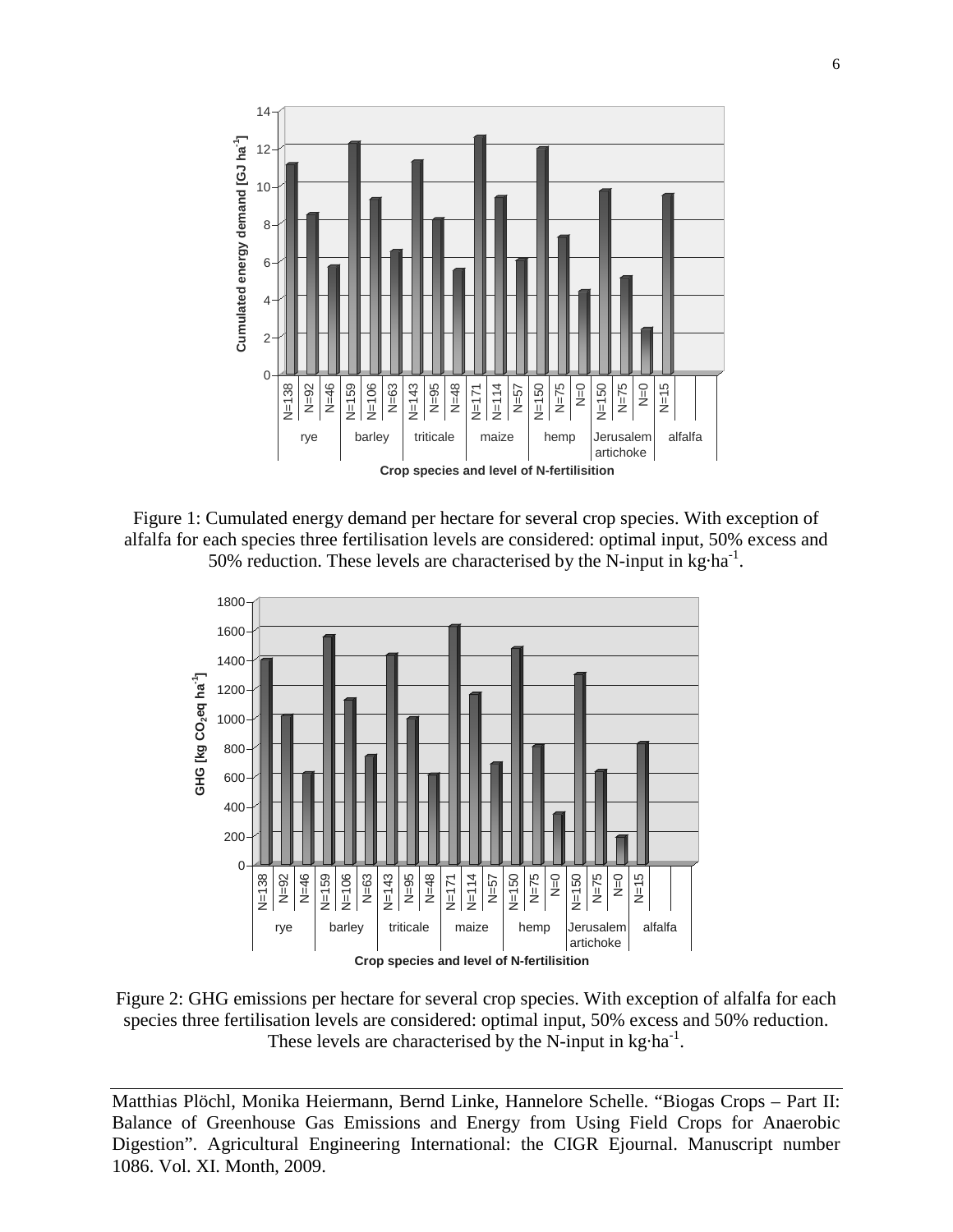# **3.2 Cumulated Energy Demand and GHG Emissions from Energy Crop Cultivation Related to Electricity Produced**

Cumulated energy demand (Figure 3) as well as the GHG emissions (Figure 4) are still dependent on fertilisation level within a species if they are referred to electricity produced from the methane rather than to unit area. But if the values are compared from species to species the picture is completely different. It can be seen the strong influence of the methane formation potential. Hemp and Jerusalem artichoke with methane yields of approx. 200  $m<sup>3</sup>$ ·t<sub>ODM</sub><sup>-1</sup> show 4fold higher values of both cumulated energy demand and GHG emissions than the other crop species. Within one species it also can be seen that the increase of crop yield per unit area has a reducing effect on the difference between values for high input and low input variants. Nevertheless, the higher yields cannot counterbalance the effects from the higher inputs. The difference between species is less than the difference between fertilisation levels within one species.



Figure 3: Cumulated energy demand per kilowatt-hour electricity available from anaerobic digestion for several crop species. With exception of alfalfa for each species three fertilisation levels are considered: optimal input, 50% excess and 50% reduction. These levels are characterised by the N-input in  $kg \cdot ha^{-1}$ .

The values for optimal input range between 1.09 and 1.21  $MJ·kWh_{el}^{-1}$  for rye, barley, triticale, and maize, i.e. that approx. three-fold energy is available than is used. GHG emissions of these species at optimal input range from 135 to 147  $g \text{ }_{\text{CO2eq}}$  kWh<sub>el</sub><sup>-1</sup>.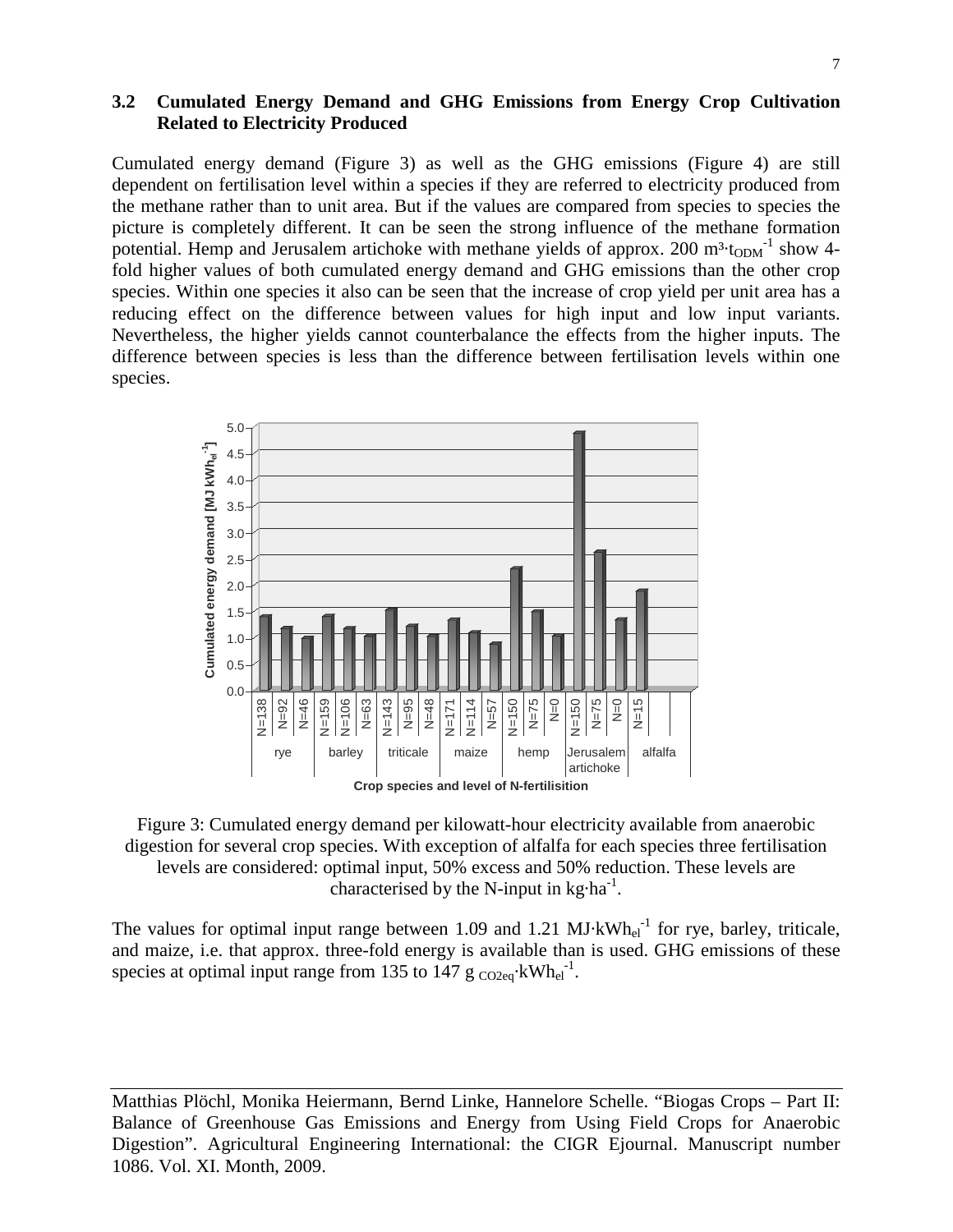

Figure 4: GHG emissions per kilowatt-hour electricity available from anaerobic digestion for several crop species. With exception of alfalfa for each species three fertilisation levels are considered: optimal input, 50% excess and 50% reduction. These levels are characterised by the N-input in  $kg \cdot ha^{-1}$ .

# **3.3 GHG Emissions from Storage of Digested Field Crops Related to Electricity Produced**

GHG emission per kWh electricity produced from storage is independent from the maximum methane formation potential of the crop. But it is strongly dependent from the degree of methane formed within the gas-tight system of digesters and the remaining potential in storage tank. It would also be strongly dependent on the electrical efficiency of the total conversion chain, but this parameter does not vary very much and is approx.  $0.35 \text{ kWh} \cdot \text{m}^{-3}$  for current technology.

In Table 4 the GHG emissions as  $g_{\text{CO2eq}}$ ·kWh<sub>el</sub><sup>-1</sup> are shown in dependence on degree of methane formed in the digester and the emissions from the remaining methane formation potential in the storage. Methane emissions from storage of 5 to 7% of the maximum methane formation potential imply already a remarkable risk to exceed the GHG emissions of electricity produced from natural gas, i.e.  $400 \text{ g } CO_2$ eq·kWh<sup>-1</sup>.

Matthias Plöchl, Monika Heiermann, Bernd Linke, Hannelore Schelle. "Biogas Crops – Part II: Balance of Greenhouse Gas Emissions and Energy from Using Field Crops for Anaerobic Digestion". Agricultural Engineering International: the CIGR Ejournal. Manuscript number 1086. Vol. XI. Month, 2009.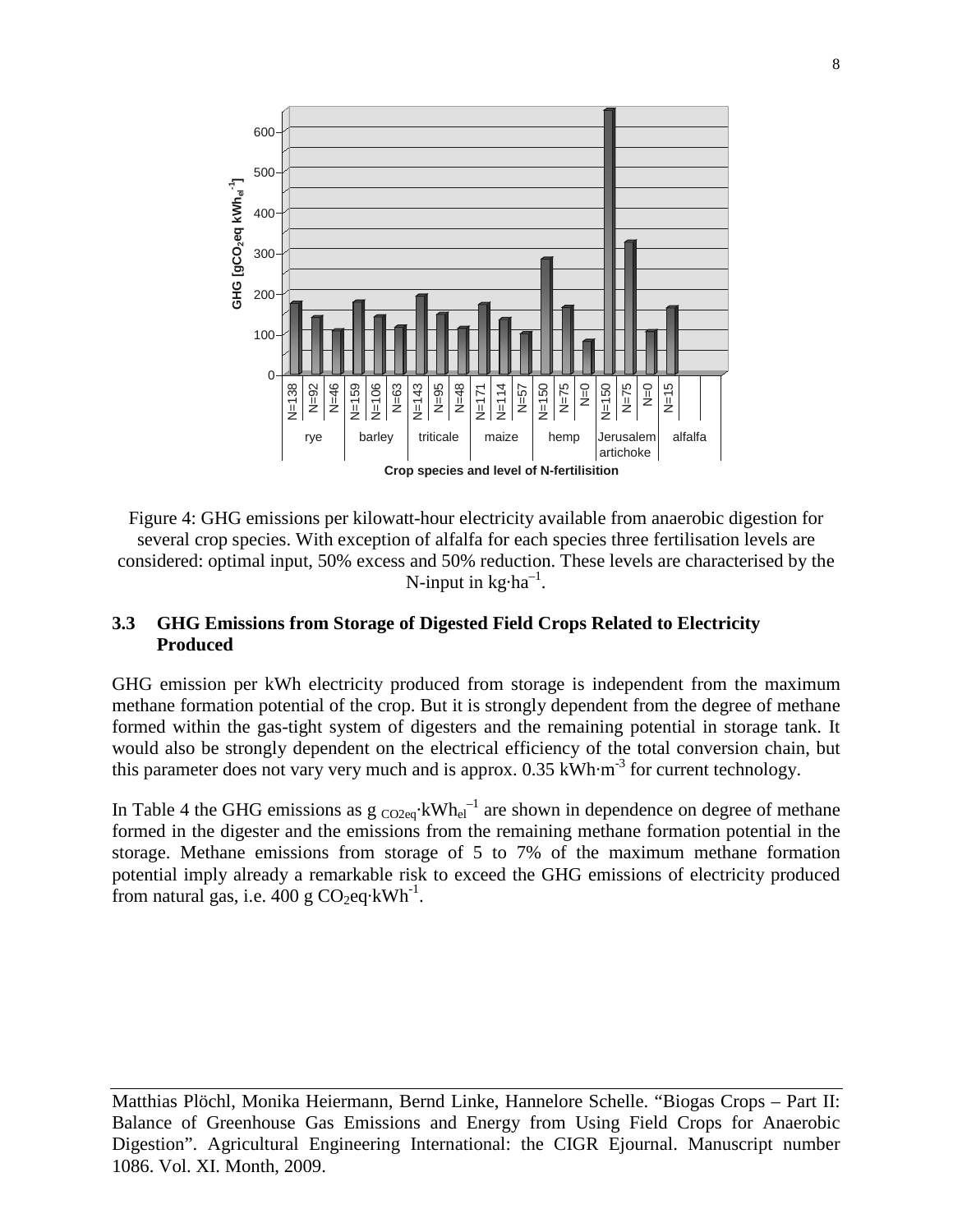|                                                                   | Methane production in digester in % of methane formation potential |        |        |        |       |       |       |       |       |
|-------------------------------------------------------------------|--------------------------------------------------------------------|--------|--------|--------|-------|-------|-------|-------|-------|
|                                                                   |                                                                    | 60     | 65     | 70     | 75    | 80    | 85    | 90    | 95    |
|                                                                   | $\mathbf{1}$                                                       | 78.9   | 72.8   | 67.6   | 63.1  | 59.1  | 55.7  | 52.6  | 49.8  |
|                                                                   | $\overline{2}$                                                     | 157.7  | 145.6  | 135.2  | 126.2 | 118.3 | 111.3 | 105.1 | 99.6  |
|                                                                   | 3                                                                  | 236.6  | 218.4  | 202.8  | 189.2 | 177.4 | 167.0 | 157.7 | 149.4 |
|                                                                   | $\overline{\mathbf{4}}$                                            | 315.4  | 291.1  | 270.3  | 252.3 | 236.6 | 222.6 | 210.3 | 199.2 |
| Methane production in storage in % of methane formation potential | 5                                                                  | 394.3  | 363.9  | 337.9  | 315.4 | 295.7 | 278.3 | 262.8 | 249.0 |
|                                                                   | 6                                                                  | 473.1  | 436.7  | 405.5  | 378.5 | 354.8 | 334   | 315.4 |       |
|                                                                   | 7                                                                  | 552.0  | 509.5  | 473.1  | 441.6 | 414.0 | 389.6 | 368.0 |       |
|                                                                   | 8                                                                  | 630.8  | 582.3  | 540.7  | 504.6 | 473.1 | 445.3 | 420.5 |       |
|                                                                   | 9                                                                  | 709.7  | 655.1  | 608.3  | 567.7 | 532.2 | 500.9 | 473.1 |       |
|                                                                   | 10                                                                 | 788.5  | 727.9  | 675.9  | 630.8 | 591.4 | 556.6 |       |       |
|                                                                   | 11                                                                 | 867.4  | 800.6  | 743.5  | 693.9 | 650.5 | 612.3 |       |       |
|                                                                   | 12                                                                 | 946.2  | 873.4  | 811.0  | 757.0 | 709.7 | 667.9 |       |       |
|                                                                   | 13                                                                 | 1025   | 946.2  | 878.6  | 820.0 | 768.8 | 723.6 |       |       |
|                                                                   | 14                                                                 | 1104.0 | 1019.0 | 946.2  | 883.1 | 827.9 | 779.2 |       |       |
|                                                                   | 15                                                                 | 1183.0 | 1092.0 | 1014.0 | 946.2 | 887.1 | 834.9 |       |       |

Table 4: GHG emissions per electricity produced (g  $_{\text{CO2eq}}$  kWh<sup>-1</sup>) from storage of digestate independent on the particular biogas crops. Values below the thick lines exceed GHG emissions of electricity produced from natural gas.

#### **4. CONCLUSIONS**

Most of the crop species and fertilisation levels investigated supply more energy, in form of electricity, than energy is used for the production. The only exception is Jerusalem artichoke at high fertilisation level, which uses approx. 130% of the energy available as electricity after anaerobic digestion and cogeneration. But hemp at high fertilisation level and Jerusalem artichoke at optimal fertilisation level are still very close to the break-even value. Most of the energy used derives from mineral fertiliser production and accounts for up to 80% of the cumulated energy demand. A large quantity of this energy demand can be avoided if digested slurry is used as fertiliser instead, although the application of slurry uses more energy than the application of mineral fertiliser. Even if the energy demand of operations is doubled it is less than the half of energy demand by mineral fertiliser production.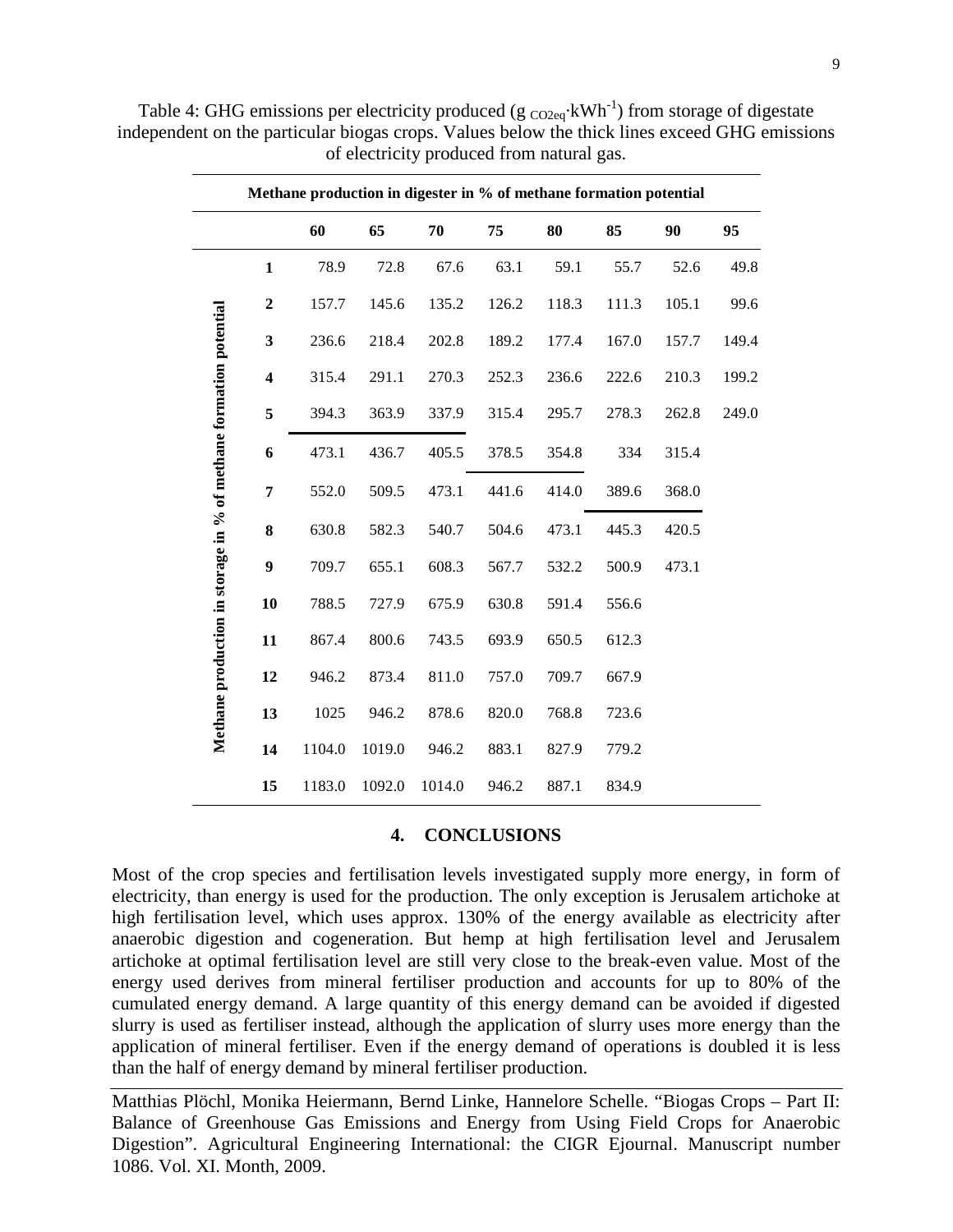Regarding GHG emissions from cultivation the values obtained are in general much lower than these of electricity generation from fossil fuels. The only exception here is again the high input variant of Jerusalem artichoke, which is almost equal to the value of GHG emissions due to electricity production in the German power-mix, which sums up to  $627 \text{ g}_{\text{CO2eq}}$  kWh<sub>el</sub><sup>-1</sup> (Ökoinstitut and GH Kassel, 2002). All other values even do not exceed the value of electricity produced from natural gas accounting for 400  $g_{CO2eq}$ ·kWh<sub>el</sub><sup>-1</sup>. Similar to the cumulated energy demand GHG emissions derive mainly from fertiliser production and thus could be reduced by application of digested slurry instead.

Although transportation has a contribution of approx. 5% to the GHG emissions this is only true under the assumed condition of 10 km distance between field and biogas plant. Increasing transportation distance to approx. 100 km would comprise for one third of the total emissions.

The positive contribution of biogas crops to the reduction of GHG emissions would be counteracted if methane emissions would escape from storage of digested material. These emissions can be prevented if the storages are covered gas-tight and/or retention time of feedstock containing biogas crops exceed 180 days (Linke and Mähnert, 2005). Nevertheless, digested material should be stored at temperatures clearly below 20 °C, in order to reduce the methane emission rate.

From the viewpoint of cumulated energy demand and GHG emissions silages of cereals and maize are recommendable biogas crops. Alfalfa is suitable as well for anaerobic digestion. Its methane formation potential is still strong enough to compete with the cumulated energy demand and the GHG emission during production. Although the cumulated energy demand and GHG emissions on a hectare basis for hemp and Jerusalem artichoke are low compared to these of cereals and maize they are not recommendable as feedstock for anaerobic digestion because of their very low methane formation potential. Although alfalfa is not as recommendable for anaerobic digestion as cereals there are other ecological aspects why alfalfa might be a considerable biogas crop: alfalfa fixes nitrogen from air and has very positive effects on soil quality for further cultivation. Further investigation of ecological value of biogas crops should not only focus on cumulated energy demand and GHG emission also on the effects of crop rotation and other aspects of cultivation.

As it could be demonstrated in other studies (Berglund and Borjesson, 2006; Borjesson and Berglund, 2006; Hanegraaf *et al.*, 1998) the influence of transportation of the feedstock over long distances and of unwanted methane emissions, e.g. from conversion processes or from digested slurry storage, will counterbalance the ecological benefit of energy from anaerobic digestion and hence have to be avoided as much as possible.

## **5. ACKNOWLEDGEMENT**

The underlying work of this paper was funded by the German Federal Ministry of Economy and Technology Programme 'Innovation Competence of Medium-size Enterprises' ProInno No. KF0096301KWZ.